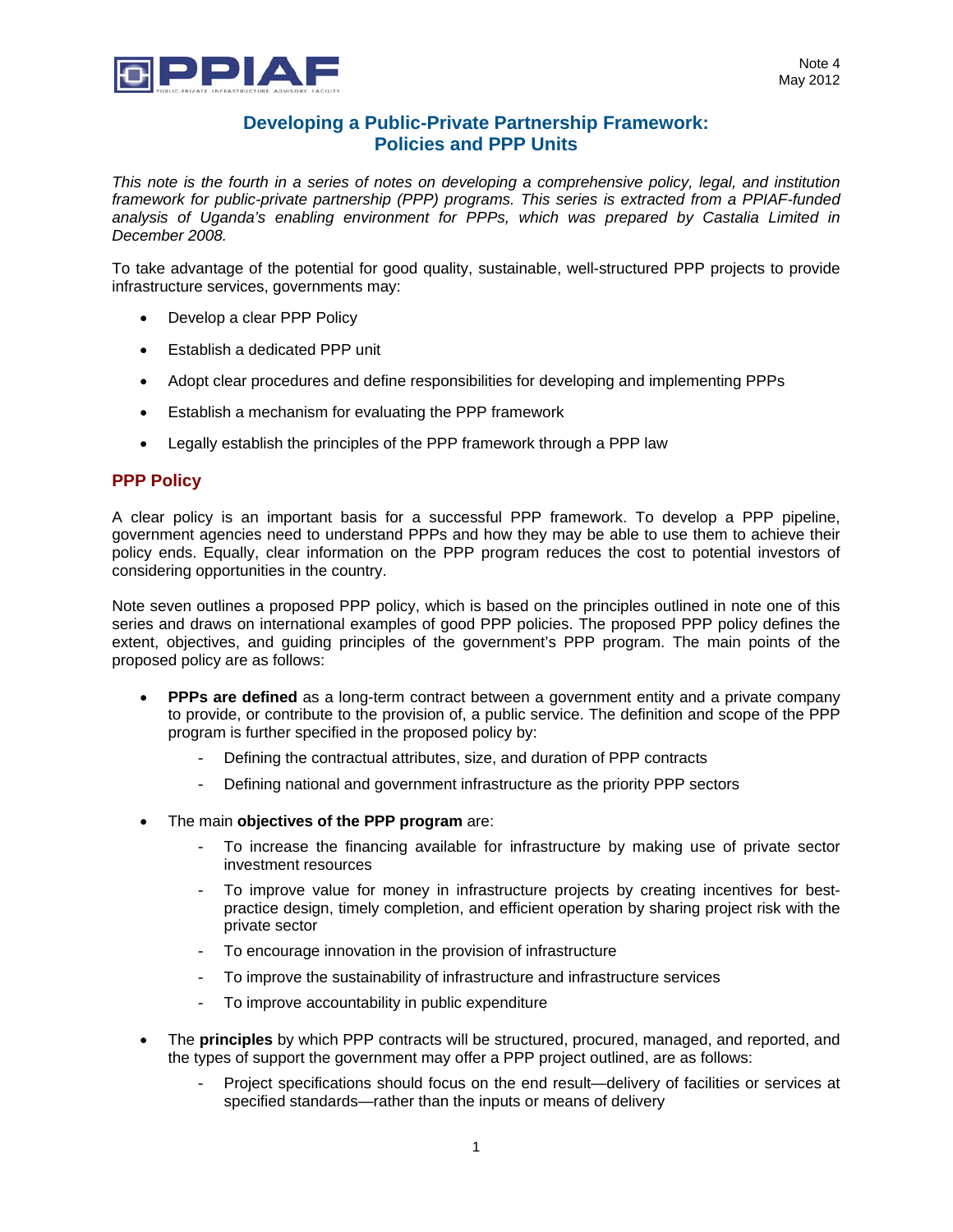- Government payments to the private party, where required, will be based on the delivery of facilities or services consistent with performance standards that are clearly defined in the PPP contract
- User charges, where applied, will be specified in the PPP contract or subject to credible regulation
- Where the services provided are paid for by user charges, the project cost may also be subsidized by the government, where such subsidies are consistent with the government's policy priorities. Payment of subsidies will be based on the delivery of facilities or services consistent with performance standards that are clearly defined in the PPP contract
- The government may provide equity or debt finance to the project company—not exceeding 50% of the total equity or total debt respectively—where it expects that such an investment increases the value for money of the project
- The government may provide land or existing assets to the project company—this may be subject to payment of concession or lease fees to the government
- Where land is to be acquired by the project company, the government may support this process by providing appropriate way leaves
- Project risk allocation will be clearly documented in the contract, and designed to deliver the best value for money from the project. Risk allocation principles are outlined in the following section of this policy
- **Project risks will be allocated** so that each party bears the risks they are best-placed to manage. This means risks will be allocated to the party best able to:
	- Influence the risk factor, where possible
	- Influence the sensitivity of total project value to the risk factor—that is, to anticipate or respond to risk factor, if it cannot be influenced directly
	- Absorb the risk, where it can neither be influenced nor its impact controlled.

The PPP policy also establishes the **institutional structure and processes for managing PPPs** by:

- Introducing the PPP Unit and outlining its authority, reporting structure, and mandate
- Outlining the procedures for identifying, developing, procuring, and monitoring PPP projects and summarizing the responsibilities of each government entity
- Defining the responsibility of the Auditor General to carry out value for money audits of the PPP program

In line with international best practice, the proposed PPP policy in note seven aims to establish guiding principles, the interpretation of which will vary by sector and by project. In some cases, implementing agencies at the sector level may have a sizeable potential pipeline of projects with common characteristics. Examples could include new generation assets in the energy sector, or toll roads or longterm road maintenance contracts in the transport sector. Here, the implementing agencies may publish sector-level PPP policies outlining how the central PPP policy will be applied.

#### **PPP Unit**

When a government lacks capacity and experience in developing PPP projects to spearhead the PPP program, we recommend the government establishes a dedicated PPP unit.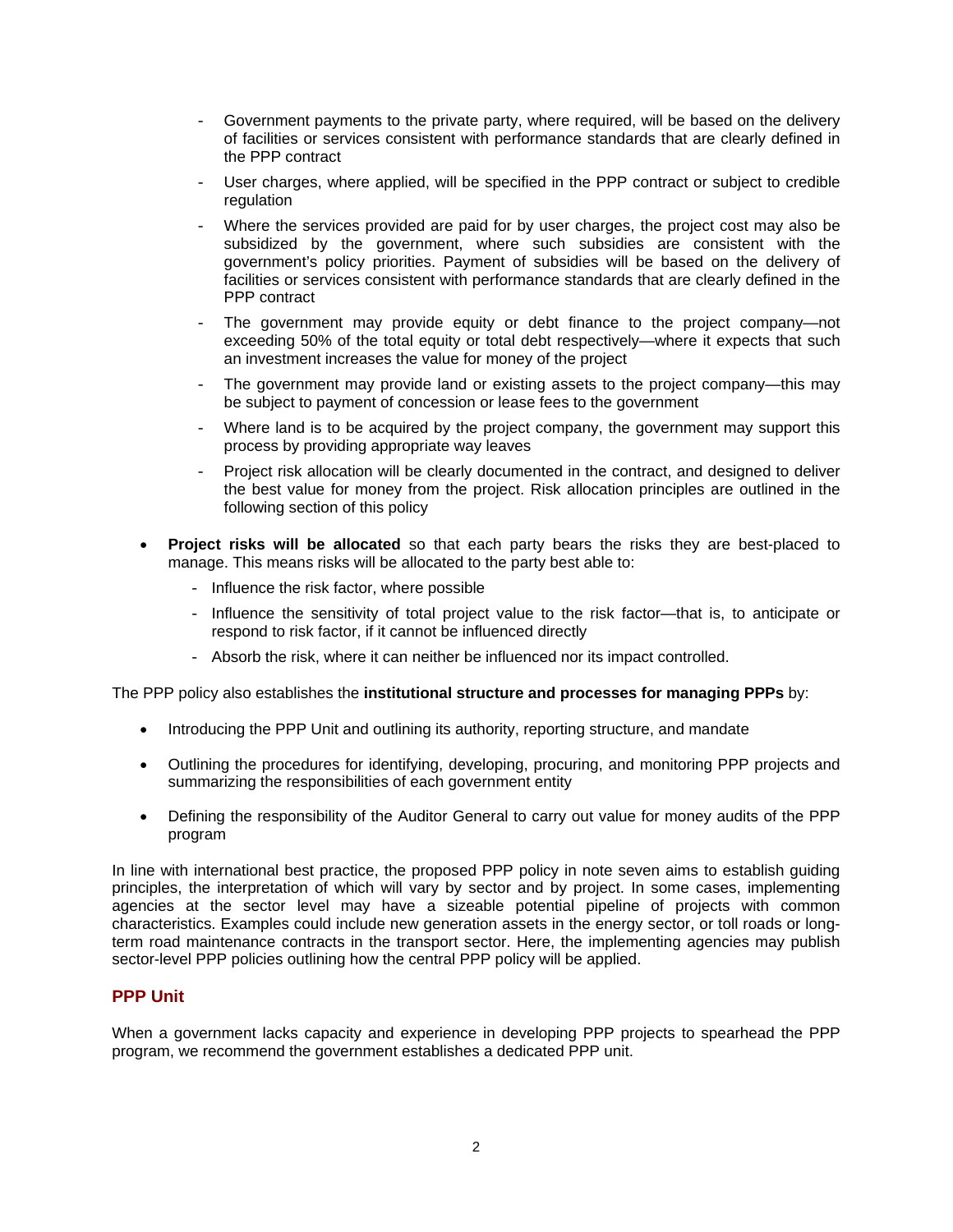#### **Why establish a PPP Unit**

Many successful PPP programs depend on central PPP units. These include Infrastructure UK (formerly Partnerships UK), Partnerships Victoria in Australia, and the National Treasury PPP Unit in South Africa. These units fulfill some or all of a range of functions, which may include promoting the PPP program, supporting government departments in developing and implementing PPPs, or regulating the PPP development process by assessing and approving PPP project proposals.

There are other institutional options for implementing the PPP program besides establishing a PPP unit. For example, PPP development and prioritization could remain entirely in the hands of line ministries or contracting entities, under the guidance of sector working groups. In particular, if the potential PPP pipeline is concentrated in one or a few sectors, building capacity in developing and implementing PPPs in the relevant entities in those sectors could be the most economical approach. In South Africa, two of these options are combined. A central PPP unit oversees and supports PPP development in most sectors, but co-exists with an experienced National Roads Board which develops and implements its own toll road PPP pipeline, subject only to approval from the PPP unit.

The combination of a potentially broad pipeline, spanning many sectors and agencies, with generally poor understanding of PPP throughout a government means a dedicated PPP unit makes most sense. The purpose of creating a PPP unit is to build a centre of experience and expertise in PPP—requiring appropriate financial and human resources, as discussed below. This unit could then serve multiple functions.

## **Proposed PPP Unit Functions**

A PPP unit may have three main functions:

- Developing the PPP policy and program
- Supporting line agencies in developing and implementing PPP projects
- Disseminating information on the PPP program

The nature of and balance between these functions is likely to change over time. The first proposed function of a PPP unit—**developing the PPP policy and program**—will require significant effort in the early stages of the PPP program. The PPP unit should take the lead in developing the guidelines and requirements for each stage of project development, as well as standard documentation for PPPs, and procurement and dispute resolution procedures. The PPP unit may also support the relevant line ministries in introducing sector-level PPP policies interpreting the principles outlined in the central policy.

Once the policy and guidelines are in place, the PPP unit should periodically review and update them if necessary. To perform this review function the PPP unit would need to monitor and evaluate the performance of implemented PPP projects and draw lessons from this experience, based on information provided by the relevant line ministries.

We recommend that responsibility for the PPP policy and program ultimately rests with the Ministry of Finance. The PPP unit should recommend changes or updates to the PPP policy—based on its periodic reviews—to the Secretary to the Treasury for consideration. The Minister for Finance should approve any changes, advised by the Secretary and the PPP Unit.

The second proposed function of the PPP unit is to support the process of **developing and implementing PPP projects**. This process is outlined below, including the roles assigned to the PPP unit. These roles are:

 Helping line ministries and government entities identify PPP options: the PPP unit will work with planning teams within each agency to identify where PPPs could be used to meet policy objectives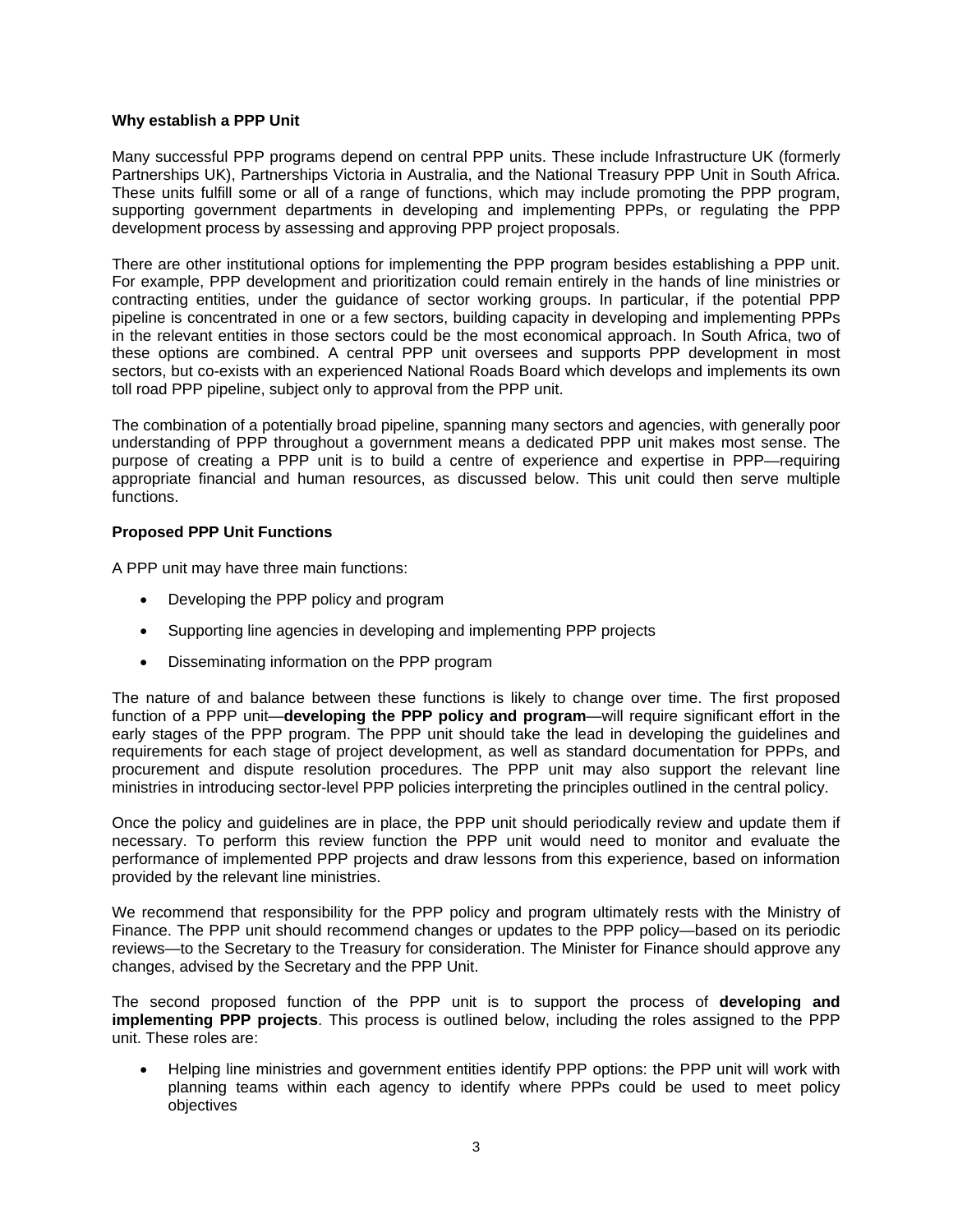- Verifying the quality of project proposals: the certification of the PPP unit would be required before developing a PPP project. This certification will be based solely on the potential technical, economic and financial viability of the proposed project and its consistency with the principles laid out in the PPP policy. Other government entities would remain responsible for assessing the consistency of the proposed project with the budget and policy priorities
- Helping line ministries with PPP procurement: PPP unit staff would be part of the team developing a project in detail, preparing the transaction documents, and (once approval is granted), conducting the PPP transaction.

The initial focus of the PPP unit under this function would be to work with line ministries and other relevant government entities to identify PPP options and develop the PPP pipeline. The effort required to fulfill this role would vary according to each entity's existing capacity and understanding of PPP. Over time, line ministries should develop the capacity to identify projects independently, reducing the need for the PPP unit's involvement. However, the PPP unit would continue to verify the quality of proposals and participate in PPP project execution.

The third proposed function of the PPP unit is to **disseminate information on the PPP program**. Initially this will require a lot of effort to educate stakeholders within and outside the government on the PPP policy and the principles behind the PPP program. Over time, this function would increasingly involve publicizing information on the PPP pipeline to engage private sector interest in PPP opportunities in the country.

Where PPP units perform several roles, concerns of conflict of interest can arise. For example, a PPP unit that plays a "deal-making" role for PPPs, and is rewarded or compensated on the basis of deals completed, should not assess the quality of proposed projects. Equally, a PPP unit that implements PPP projects may not be best-placed to evaluate the performance of these projects. It can be possible to introduce firewalls within a PPP unit to separate such conflicting functions. However, this is not practical or efficient in the early stages of a PPP program where the relevant skills and experience are in short supply and the project pipeline will not support a large unit. Instead, we have defined the PPP unit functions to minimize conflicts of interest in the following ways:

- The PPP unit is not involved in developing the initial business case or proposal for a PPP project, whose technical merits it will subsequently assess
- The PPP unit's role in assessing and approving projects is limited to a technical assessment of the project structure, based on principles that will be clearly laid out in the PPP policy. A project must be approved by the Development Committee, Cabinet, and Parliament (or their equivalents) for consistency with budget and policy priorities
- The PPP unit's role in promoting the PPP program is limited to disseminating information, not deal-making
- The PPP unit will evaluate the performance of PPP projects to inform its ongoing reviews of the PPP policy and guidelines—this evaluation will be backed up by a periodic value for money audit by the Auditor General

## **Location of the PPP Unit**

The location of the PPP unit in the government is crucial in determining its effectiveness in carrying out the proposed functions. In particular, the location affects the authority of the PPP unit and its ability to coordinate with the various government entities involved in developing and implementing PPPs. We recommend establishing the PPP unit as a unit within the Ministry of Finance, reporting to the Secretary to the Treasury.

PPP units have been established in other countries both within government ministries—most commonly the Ministry of Finance or Treasury—and as stand-alone units. The former have generally been more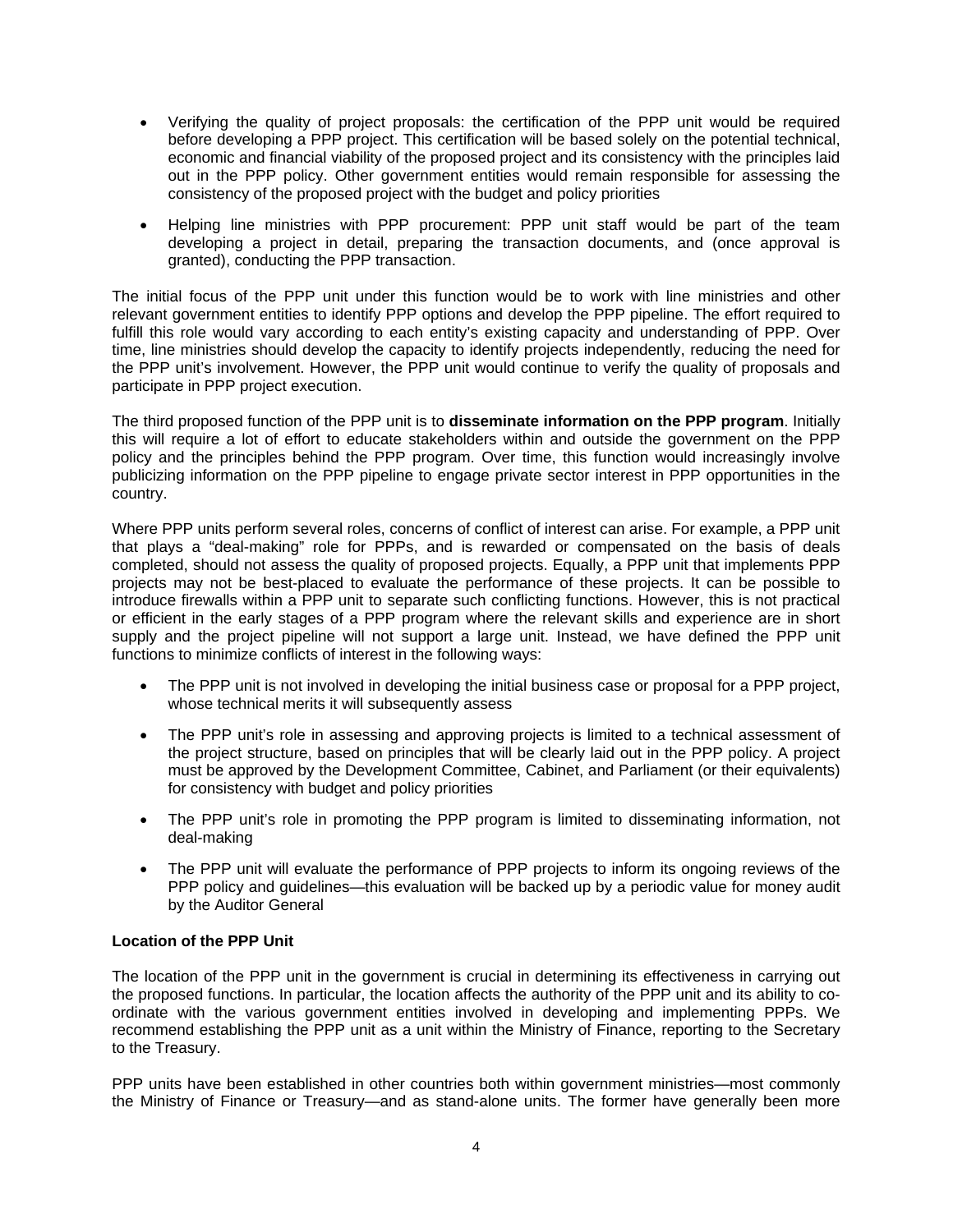successful, particularly at the early stages of a PPP program. When a PPP unit sits in a Ministry of Finance, such as in South Africa, it benefits by extension from the authority of that Ministry. Since all expenditures require Ministry of Finance approval, it is difficult for projects to be "routed around" a unit of this Ministry. In contrast, unless a stand-alone unit enjoys political support at the highest level, it may too easily be marginalized. Independent PPP units in Bangladesh and the Philippines, for example, were marginalized in this way. A PPP unit within the Ministry of Finance is also well-placed to co-ordinate and support efforts of each line ministry or government entity to integrate PPP into their sector strategies and plans. Reporting directly to the Secretary to the Treasury means the PPP unit is not subject to political pressures within the ministry itself.

The main drawback of establishing a PPP unit as a department within a government ministry is the limitations this sets on remuneration, and hence on the unit's ability to compete with the private sector to attract relevant skills. Particularly in the early stages of the PPP program, the unit will rely on consultants and external advisors to bridge this skill gap, as discussed in the following section.

## **Structure and Staffing of the PPP Unit**

To fulfill its role in ensuring PPP projects are of good quality and well-structured, the PPP unit needs the right balance and level of skills and experience. The structure and staffing of the PPP unit should change over time as its functions change—as described above—and as the PPP program and pipeline develops.

We recommend initially establishing the PPP unit with a small core staff of permanent employees and long-term consultants. This core staff will provide in-house technical capacity for developing the PPP framework, promoting PPPs, helping to identify deals, assessing proposed PPPs, and participating in the PPP transaction process. A key role of the PPP unit will be to manage the efforts of external advisors. The staff should comprise members with the following areas of expertise:

- Project finance: financial analysis and due diligence
- Economic analysis
- Legal: contracting, legislation, and regulation
- Technical: broad understanding across infrastructure sectors
- Public relations and communications
- Contract monitoring and evaluation

Besides these areas of functional expertise, the staff should have experience covering a broad range of infrastructure sectors and in project management. Achieving the full range of functional expertise should be the focus in the early stages of the PPP unit—sector-specific expert advisors can be contracted as needed to develop specific PPP projects.

PPP-specific expertise will be needed, most likely from long-term consultants. Short-term external advisors may also be needed to help with capacity-building and to support the PPP unit in developing the PPP policy, law, quidelines, and documentation. As described below, external advisors should continue to play a key part in developing and implementing PPP transactions over time.

In keeping with the small initial scale of the PPP unit, we recommend a simple structure. We suggest the PPP unit professionals listed above initially operate as a single team under a PPP Unit Director, who reports directly to the Secretary of the Treasury. This flexible approach means the structure within this team can depend on the skills and experience of available staff. As the project pipeline develops and the PPP unit team expands, it may become clearer and more efficient to split the team on a functional basis. In particular, the PPP performance monitoring and evaluation function could be separated once this becomes substantial enough to support a dedicated team. As discussed above, some separation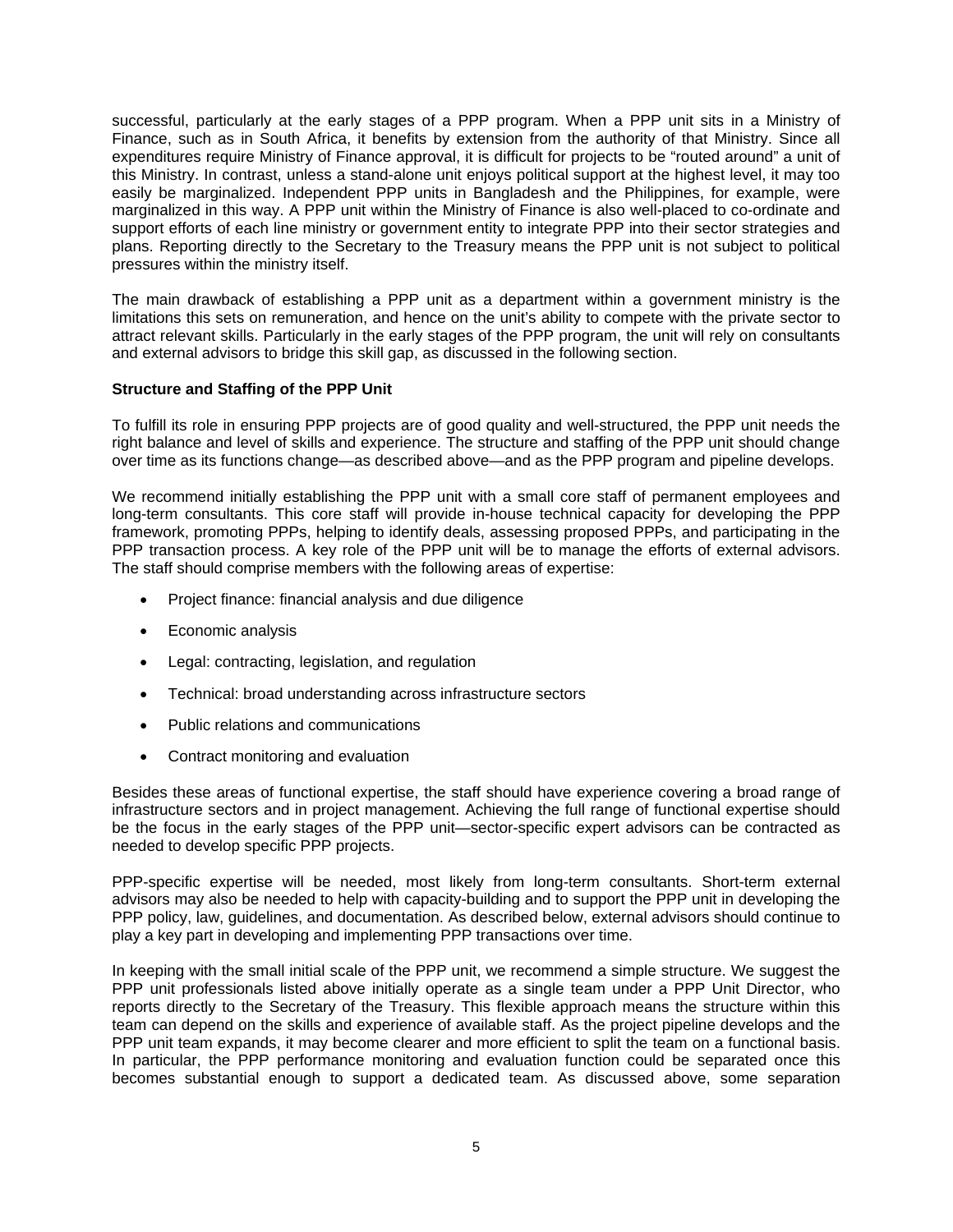between the teams implementing PPP projects and evaluating those projects would help avoid potential conflicts of interest within the PPP unit.

## **Responsibilities for developing and implementing PPPs**

Developing and implementing PPP projects require coordination between several government entities:

- A line ministry or other procuring entity's accounting officers and staff retain overall responsibility for identifying, developing, implementing, monitoring, and managing PPP projects in their relevant sectors
- Project teams are created from among line ministry and other government entity staff, as well as external advisors to develop and procure specific PPP projects
- The PPP unit supports the process of developing PPPs and ensures the quality and consistency of projects with the PPP policy
- Approval bodies, including the Development Committee, Cabinet, and Parliament, ensure proposed PPP projects are in line with the budget and policy priorities.

Table 4.1 clarifies the roles and responsibilities of each entity in developing and implementing PPP projects. These are in addition to responsibilities for developing and managing the PPP program as a whole, discussed below.

| <b>Entity</b>                                                               | <b>Responsibility for Developing and Implementing PPPs</b>                                                                                                                                                                                                                                                                                                                                                                                                                                                                                                                                                                                                                                                                                       |
|-----------------------------------------------------------------------------|--------------------------------------------------------------------------------------------------------------------------------------------------------------------------------------------------------------------------------------------------------------------------------------------------------------------------------------------------------------------------------------------------------------------------------------------------------------------------------------------------------------------------------------------------------------------------------------------------------------------------------------------------------------------------------------------------------------------------------------------------|
| <b>Line Ministry</b>                                                        |                                                                                                                                                                                                                                                                                                                                                                                                                                                                                                                                                                                                                                                                                                                                                  |
| Accounting officer of the<br>relevant line ministry or<br>government entity | Overall responsibility for PPP procurement in relevant sector<br>$\bullet$<br>Appoints the project team and team leader and delegates<br>$\bullet$<br>responsibility for developing and contracting a PPP project to this<br>team, supported by the PPP unit in hiring appropriate advisors<br>For unsolicited proposals, decides whether to proceed with developing<br>$\bullet$<br>bid documents for a detailed proposal, based on the recommendation<br>of the project team<br>Submits project for approval to Cabinet and Parliament, supported by<br>$\bullet$<br>the project team and team leader<br>Ensures the final structure and cost of the PPP is within the range<br>$\bullet$<br>approved by Parliament and signs the PPP contract |
| Line ministry or<br>government entity staff                                 | Identify potential PPPs among sector and entity priorities<br>$\bullet$<br>Procure external consultants to develop initial business case,<br>$\bullet$<br>supported by the PPP unit where necessary<br>Develop business case together with external consultants, or assess<br>$\bullet$<br>preliminary proposals submitted by a private sector proponent for<br>consistency with sector priorities<br>Participate in project team<br>$\bullet$<br>Manage the ongoing relationship with contractor; monitor and report on<br>$\bullet$<br>contractor performance                                                                                                                                                                                  |
| <b>Contracts committee</b>                                                  | Assess and approve project contracts and procurement process for<br>$\bullet$<br>consistency with government procurement requirements                                                                                                                                                                                                                                                                                                                                                                                                                                                                                                                                                                                                            |
| <b>PPP Unit</b>                                                             | Support the line ministry in identifying potential PPP projects among<br>$\bullet$<br>sector priorities, and in contracting external advisors for the initial<br>development of the business case and for inclusion in the project team<br>Review and certify that the business case, or preliminary proposal in<br>$\bullet$<br>the case of unsolicited proposals, is in line with PPP principles laid out<br>in the PPP policy and law                                                                                                                                                                                                                                                                                                         |

**Table 4.1: Responsibilities for Developing and Implementing PPP Projects**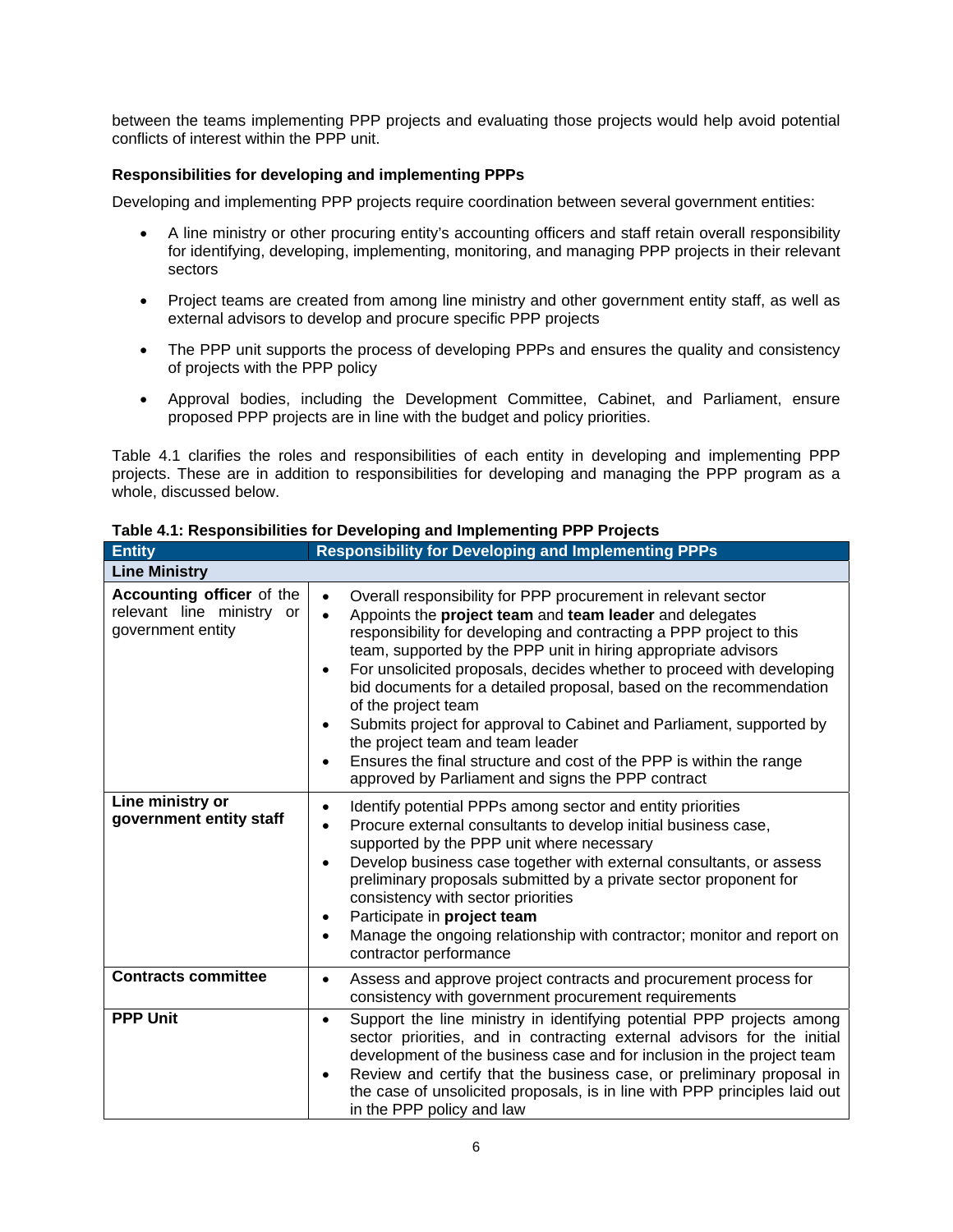| <b>Entity</b>                                                                                                                                                                                                                                                                                                                                                                                                  | <b>Responsibility for Developing and Implementing PPPs</b>                                                                                                                                                                                                                                                                                                                                                                                                                                                                                                                                                                                                                                                                                                                                                                                                                                                                                                                                                                                                                                                                                                                                                                                                                                                                                                                                      |  |
|----------------------------------------------------------------------------------------------------------------------------------------------------------------------------------------------------------------------------------------------------------------------------------------------------------------------------------------------------------------------------------------------------------------|-------------------------------------------------------------------------------------------------------------------------------------------------------------------------------------------------------------------------------------------------------------------------------------------------------------------------------------------------------------------------------------------------------------------------------------------------------------------------------------------------------------------------------------------------------------------------------------------------------------------------------------------------------------------------------------------------------------------------------------------------------------------------------------------------------------------------------------------------------------------------------------------------------------------------------------------------------------------------------------------------------------------------------------------------------------------------------------------------------------------------------------------------------------------------------------------------------------------------------------------------------------------------------------------------------------------------------------------------------------------------------------------------|--|
| <b>PPP Unit</b><br><b>Project Team</b><br>Appointed by the relevant<br>Accounting Officer,<br>comprising representatives<br>of the line ministry, PPP<br>Unit, other sector bodies<br>where appropriate, and<br>external advisors<br><b>Project Team Leader</b><br>Appointed by the relevant<br>Accounting Officer. May be<br>a full-time position for large<br>PPP projects, or selected<br>from project team | Participate in the project team<br>$\bullet$<br>Receive and review project reports from line ministries<br>$\bullet$<br>Develop, publish, and periodically update guidelines and requirements<br>$\bullet$<br>for each stage of project development, standard documentation,<br>procurement, and dispute resolution procedures<br>Undertake a detailed feasibility study<br>$\bullet$<br>Design project structure and risk allocation<br>$\bullet$<br>In the case of unsolicited proposals, review and assess the detailed<br>$\bullet$<br>proposal from the private sector proponent and if approved, negotiate<br>and finalize the project structure<br>Create a full set of draft contracts, including any proposed government<br>$\bullet$<br>guarantees, and tender documents, following the guidelines,<br>templates, and model contracts prepared by the PPP Unit<br>Conduct the bidding process according to the process defined by the<br>$\bullet$<br><b>PPP Unit</b><br>Evaluate bids and decide on a preferred bidder. The project team may<br>$\bullet$<br>appoint an evaluation committee including additional specialists<br>Negotiate with the preferred bidder to reach final contract close<br>$\bullet$<br>Manages all activities of the project team<br>$\bullet$<br>Acts as the main point of contact throughout the procurement and<br>$\bullet$<br>negotiation processes |  |
| personnel<br><b>Oversight and Approval Bodies</b>                                                                                                                                                                                                                                                                                                                                                              |                                                                                                                                                                                                                                                                                                                                                                                                                                                                                                                                                                                                                                                                                                                                                                                                                                                                                                                                                                                                                                                                                                                                                                                                                                                                                                                                                                                                 |  |
| <b>Development Committee</b>                                                                                                                                                                                                                                                                                                                                                                                   | Assess the initial business case according to the same criteria as other<br>$\bullet$<br>government projects-value for money and consistency with budget<br>and policy priorities                                                                                                                                                                                                                                                                                                                                                                                                                                                                                                                                                                                                                                                                                                                                                                                                                                                                                                                                                                                                                                                                                                                                                                                                               |  |
| <b>Cabinet and Parliament</b>                                                                                                                                                                                                                                                                                                                                                                                  | Assess the project proposal for consistency with budget and policy<br>$\bullet$<br>priorities and approve the PPP for procurement                                                                                                                                                                                                                                                                                                                                                                                                                                                                                                                                                                                                                                                                                                                                                                                                                                                                                                                                                                                                                                                                                                                                                                                                                                                               |  |
| <b>Ministry of Finance</b>                                                                                                                                                                                                                                                                                                                                                                                     | Sign any government guarantees<br>$\bullet$<br>Record and report on contingent liability portfolio, including liabilities<br>$\bullet$<br>arising from guarantees to PPP projects                                                                                                                                                                                                                                                                                                                                                                                                                                                                                                                                                                                                                                                                                                                                                                                                                                                                                                                                                                                                                                                                                                                                                                                                               |  |
| <b>Public Procurement</b><br><b>Authority</b>                                                                                                                                                                                                                                                                                                                                                                  | May be required to review procurement processes in case of dispute,<br>$\bullet$<br>as with any government procurement activity                                                                                                                                                                                                                                                                                                                                                                                                                                                                                                                                                                                                                                                                                                                                                                                                                                                                                                                                                                                                                                                                                                                                                                                                                                                                 |  |

# **External Review and Evaluation of PPP Program**

Among the proposed responsibilities of the PPP Unit, described above, is a periodic review of the PPP policy and program. In addition to this "internal" review of PPP performance at the project level, the performance and value for money of the PPP program as a whole should be periodically evaluated. The Auditor General should carry out value for money audits to establish the "economy, efficiency and effectiveness" of government programs, including the PPP program.

We recommend the government initially incorporates a three-yearly evaluation by the Auditor General into the PPP policy. This external evaluation is necessary for two reasons:

- As a check on the activities of the PPP Unit, whose integrity and performance is crucial to implementing successful PPP projects
- To evaluate whether the resources spent on the PPP program—such as in staffing the PPP Unit and in project development costs—are indeed achieving the aim of improving the effectiveness of investment in infrastructure assets and services.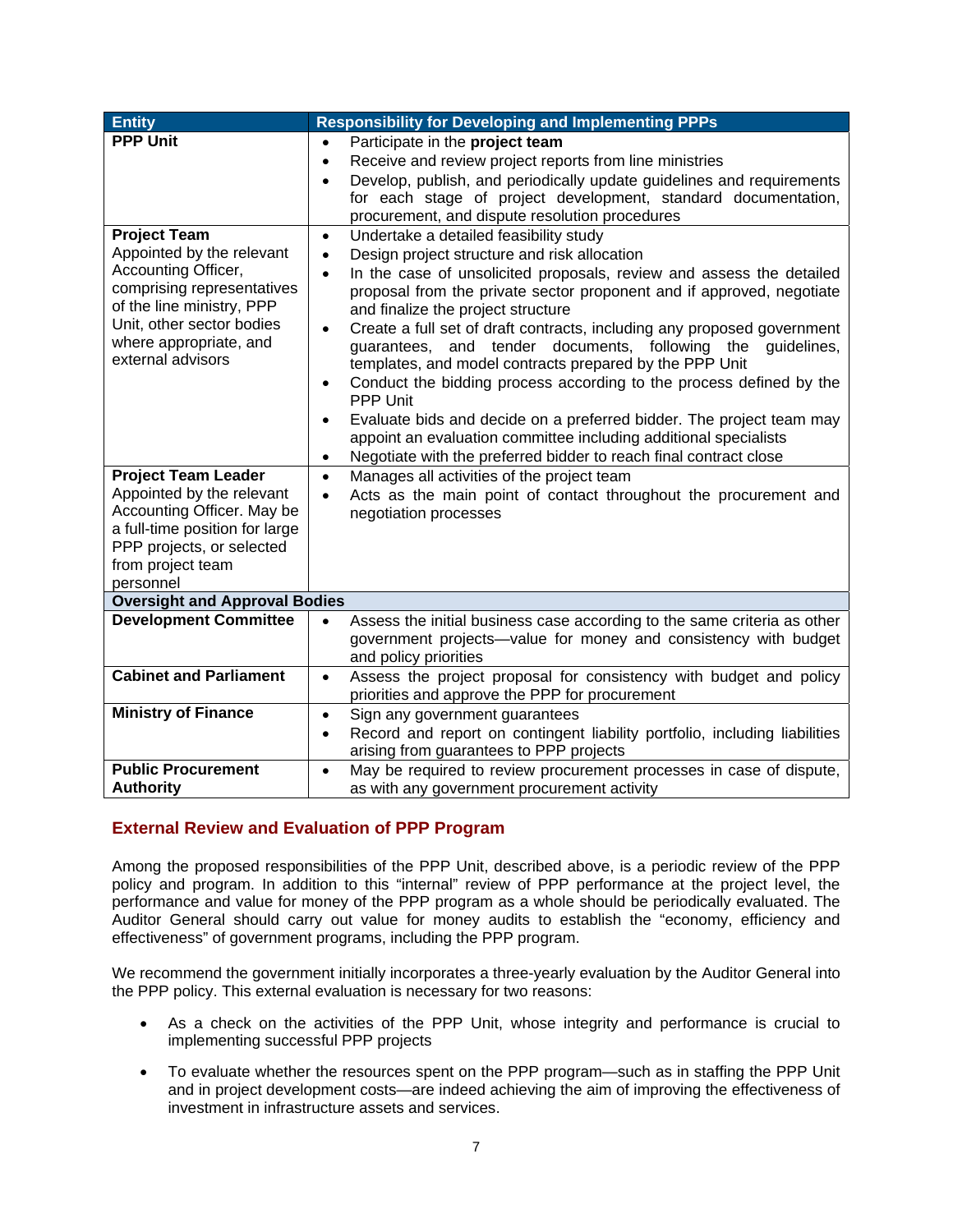In carrying out these periodic evaluations the Auditor General will require support from external advisors, to provide appropriate expertise in assessing PPP projects and programs. The cost of these advisors should be factored into the PPP program.

## **PPP Law**

The PPP policy, institutional responsibilities, and procedures constitute the substance of the PPP framework. In this section we discuss the legal implications of the policy and institutional changes proposed above and recommend the government introduces a dedicated PPP law. A PPP law is the best way to provide clear and specific support to the proposed PPP framework.

There is no clear international "best practice" regarding PPP legislation. Some countries have successful PPP programs, PPP units, and procedures without these PPP frameworks being codified in law—for example the UK, Australia, South Africa, and Mexico. In these countries, the executive branch of government runs and regulates the PPP program. In many other countries the PPP program has been supported by a dedicated PPP law. Examples include Greece, Germany, France, the Philippines, Indonesia, Thailand, and Brazil.

Introducing a PPP law is therefore an option, not a requirement, for developing a PPP program. There are disadvantages to basing the PPP program on new legislation. Firstly, it will take time and effort to introduce a PPP law. This could either delay implementation of the PPP program, or mean interim measures need to be put in place to enable good quality PPP projects to be developed in the meantime. Secondly, a law is difficult to change once passed. This inflexibility contributes to some of the advantages discussed below. However, it means care must be taken that the law is flexible to the potentially changing needs of the PPP program. There is always a risk that the principles codified in a PPP law will later be found to be inappropriate as new needs emerge.

#### **Advantages of codifying PPP framework in law**

A PPP law would give legal and political weight at the highest level to the principles of a PPP program. The law would define what PPP means, how the government will use PPPs, how PPPs will be structured, and what the government may bring to a PPP contract. This has two main advantages:

- Controls PPP structuring *within* the government
	- Legally establishing principles government departments or entities must follow in developing PPPs provide the strongest incentives to follow the recommended structure, and reduces the risk of opportunistic changes to the PPP policy by future administrations—an advantage to the inflexibility of a law
	- Upfront discussion in Parliament of principles of structuring PPPs makes detailed discussion of structure unnecessary on a project-by-project basis, where certification of compliance with PPP law is provided by the PPP Unit—enabling more efficient passage of PPP projects through Parliament
- Sends a clear message on commitment to PPP *beyond* the government
	- For example, highlighting the government's commitment to honor its PPP payment obligations—provided a project has been structured and contracted according to the PPP law—gives potential private partners confidence when bidding for PPP contracts.

#### **Proposed Content of PPP Law**

If governments introduce a PPP law, it should provide the clearest possible message of the government's commitment to the PPP program, an important determinant of the likely success of PPPs. The PPP law should establish the principles of the PPP framework, which are presented in more detail in the proposed PPP policy in note seen of this series. The law should be as concise as possible, and address general principles only. There are two main reasons for this approach to the law, which is consistent with international good practice for PPP legislation. First, laws are by nature inflexible, so should not include